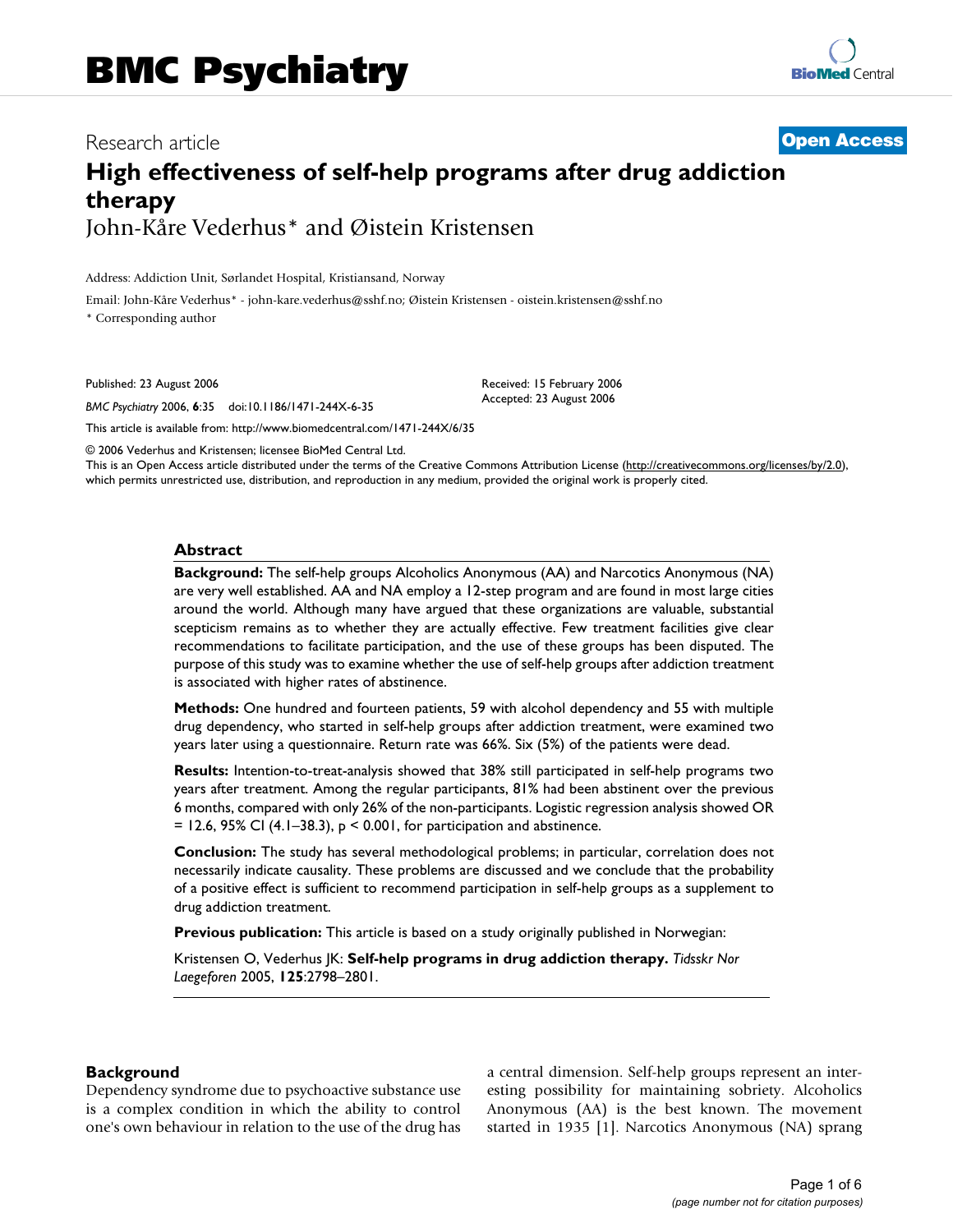from the AA movement 20 years later. Narcotics Anonymous (NA) implements almost the same program and functions in a similar manner [2].

The philosophy of these groups is expressed in the Twelve Steps, a group of principles intended to be practised as a way of life. These 12 Steps include: admitting having a problem, searching for help, engaging in a thorough selfexamination, making amends for harm done to others, and helping other drug addicts to recover. The central theme in these steps is a 'spiritual awakening'. Each member of the group is encouraged to cultivate an individual understanding (religious or non-religious) of this 'spiritual awakening'. The primary service provided is the group meetings. Members are encouraged to abstain completely from all drugs, and they share their successes and challenges in overcoming active addiction and living drug-free lives through applying the principles contained within the 12 Steps.

Historically, researchers and professionals have viewed practices involving the 12 Steps with a scepticism that some studies have supported. Kownacki et al. found in a meta-analysis of controlled studies that participants in AA meetings may sometimes do worse than non-participants [3]. However, the negative findings related to participants admitted into the groups by coercion.

Other studies have shown a clear connection between participation in a self-help group and a reduction in the use of drugs [4-6]. The positive effect of self-help groups is, amongst other things, attributed to a change of a social network [7]. Participants gain new abstinent friends and learn new coping strategies. Zemore et al. state that if you help others, you also help yourself. You increase involvement in your own recovery, achieve higher social status and build self-esteem [8].

In Scandinavian countries it is now becoming more common to find the 12-Step experiences integrated into standard addiction treatment. After the initial addiction treatment has been completed, patients are more often encouraged to participate in AA and NA groups to maintain their recovery. The only condition of participation is a desire to stop using drugs. There is, however, a lack of agreement about whether group participation has an independent effect, or whether the positive effect observed is due to selection biases [9].

The aim of our study was to monitor a group of patients who joined self-help groups after initial treatment, and to examine the correlation between participation, background variables and drug management. Our hypothesis was that participation in self-help groups increased the likelihood of continued abstinence.

The site of prior treatment was the Addiction Unit in Vest-Agder County, Norway. This unit accepts almost everyone who wants addiction treatment, without pre-selecting patients on the basis of socioeconomic or other criteria. The unit is a Hazelden-type treatment centre and the therapy given is grounded in the concept of alcohol and drug addiction as a spiritual and medical disease. The setting is in-patient treatment for a period of six weeks. In accordance with the 12-Step principles, the basic aim of the treatment is to achieve enduring abstinence. A major goal is also to foster the patient's commitment to participate in AA/NA, and patients are actively encouraged to attend meetings. The treatment is delivered by a multidisciplinary team including psychologists and psychiatrists, social workers, nurses, spiritual care professionals and substance abuse/addiction counsellors. The content of the intervention is consistent with the 12 Steps of AA/NA, with particular emphasis on the first five Steps. The centre uses a structured treatment scheme, which includes lectures about the mental structure of addiction/addictive way of thinking, and group therapy sessions. Family members are also invited into a psycho-educative family program over one week.

## **Methods**

The Addiction Unit at Sørlandet Hospital in Kristiansand is a public treatment institution that mainly recruits patients from Vest-Agder County (population 160,000). Everyone was encouraged to join an AA/NA group after treatment. One hundred and fourteen patients (79% of all patients admitted during the period 2001 to 2002) accepted this offer and began as group members. The remaining 21% of patients terminated their addiction treatments early for various reasons. All patients who completed the six week treatment course subsequently agreed to begin self-help group participation. All patients were more than 25 years old and had been diagnosed with an alcohol or drug dependency in accordance with ICD-10 [10]. The diagnosis was made by a psychiatrist, including clinical and psychiatric examination, and was supported by a SCID interview [11]. Fifty-nine patients, 18 women and 41 men, had the diagnosis F10.2 (alcohol dependency); 55 patients, 15 women and 40 men, had the diagnosis F19.2 (multiple drug dependency). The average age was 44 years for patients with alcohol dependency and 33 for patients with multiple drug dependency.

The department uses the *National Client Form for Addiction Treatment* on a regular basis [12]. This questionnaire contains 37 questions and was completed when the patients joined the self-help groups. It gathers information on socio-demographics, physical and psychological health and substance use.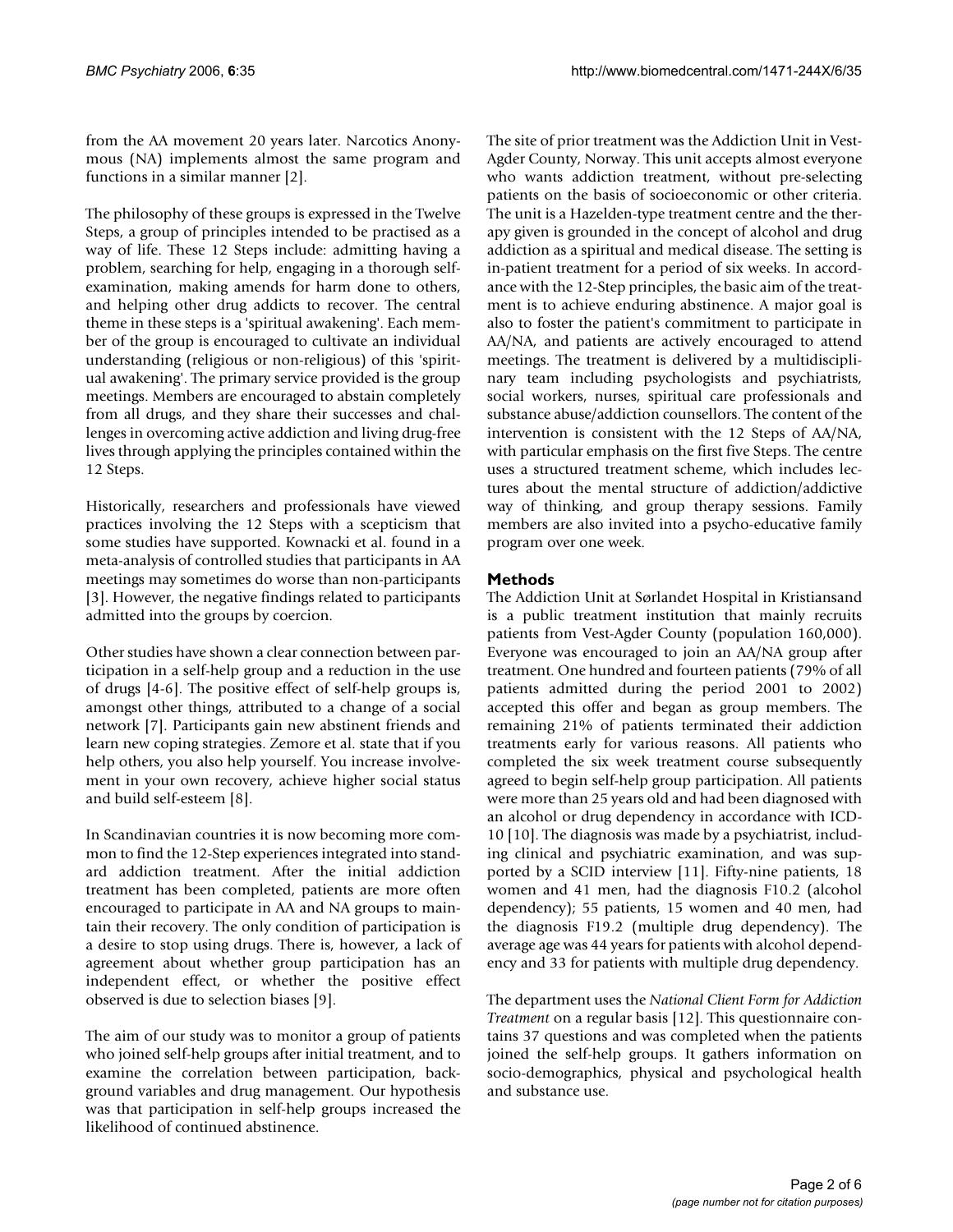The endpoints of the study were self-help group participation and abstinence. Freedom from drugs is defined in this study as total abstinence from all intoxicating drugs in line with the aim of the 12-step program.

The study was carried out two years after the patients started in the self-help groups, by which time six (5%) patients had died. Four of them had been diagnosed with alcohol dependency and two with multiple drug dependency. The causes of death are not known. These six patients were included in the group of non-respondents and also in the discontinuation analysis. The remaining 108 patients received a questionnaire with a selection of questions from the *National Client Form for Addiction Treatment* together with additional questions relating to their self-help group participation.

The questionnaire was circulated between December 2003 and February 2004. Sixty-five replies were received after two reminders. During the final phase, a random selection of 20 of the non-respondents was called via telephone. Of these, 11 were successfully contacted and 10 were willing to participate. Each interview was conducted by the same person, and followed the structure set out in the questionnaire. Figure 1 shows the sequence of the study. The completed questionnaires were scanned with OCR equipment and analyzed using SPSS version 11.5.

The Regional Ethics Committee for Medical Research in Health Region South, Norway, waived the need for ethical approval for this routine follow-up questionnaire, as the questionnaire is a part of our standard procedure. All



#### Figure 1

Flow chart for the follow-up study of self-help group participants.

patients gave their informed consent when they were discharged from treatment and started in the self-help groups. The study has been reported to the Data Inspectorate of Norway, and was conducted in accordance with the Personal Data Regulations, 14 April, 2000.

## *Statistical Methods*

Cross tables on self-help group participation and abstinence were analyzed using Fisher's Exact Test for categorical variables and Student's t-test for continuous variables. A Logistic Regression Analysis (forward selection) was also performed. From bivariate analysis, variables with a P-value of less than 0.25 were included in the multivariate analysis. The significance level was set at  $p < 0.05$ .

## **Results**

Seventy-five patients (66% of the total population and 69% of those who had received a questionnaire) replied to the questionnaire. The response to the question on selfhelp groups was missing from one patient. Analysis of descriptive data from non-respondents showed no significant differences between respondents and non-respondents in respect of diagnosis, gender, age, accommodation status, cohabitation status or self-reported psychiatric conditions.

Two years after starting in the self-help groups, 43 patients (58%) still participated regularly (at least once a month). Using intention-to-treat-analysis, this is 38% of all 114 patients who initially enrolled in an AA/NA group, assuming that all non-respondents were non-participants or had died.

Table 1 compares the continuing group participants with non-participants. Both groups consisted of equal proportions of patients diagnosed with alcohol and multiple drug dependency. Single persons tended to participate more in self-help groups. A higher percentage of the nonparticipation group had received professional help for psychological problems, suffered from depression and/or attempted suicide. The only significant group difference was seen in the proportion of patients who had received medication for a psychological or emotional problem. Overall assessment indicates that the non-participating group suffered from greater psychological difficulties.

The results of a Logistic Regression Analysis suggested that cohabitation status 'single' and 'not prescribed psychiatric medicine' were the two strongest independent variables for continued group participation. The odds-ratio were 11.4 (95% CI; 2.4–55.0, p < 0.01) and 8.5 (95% CI; 2.1– 32.8, p < 0.01) respectively.

Forty-four patients (59%) stated that they were abstinent two years after starting treatment (Table 2). One of these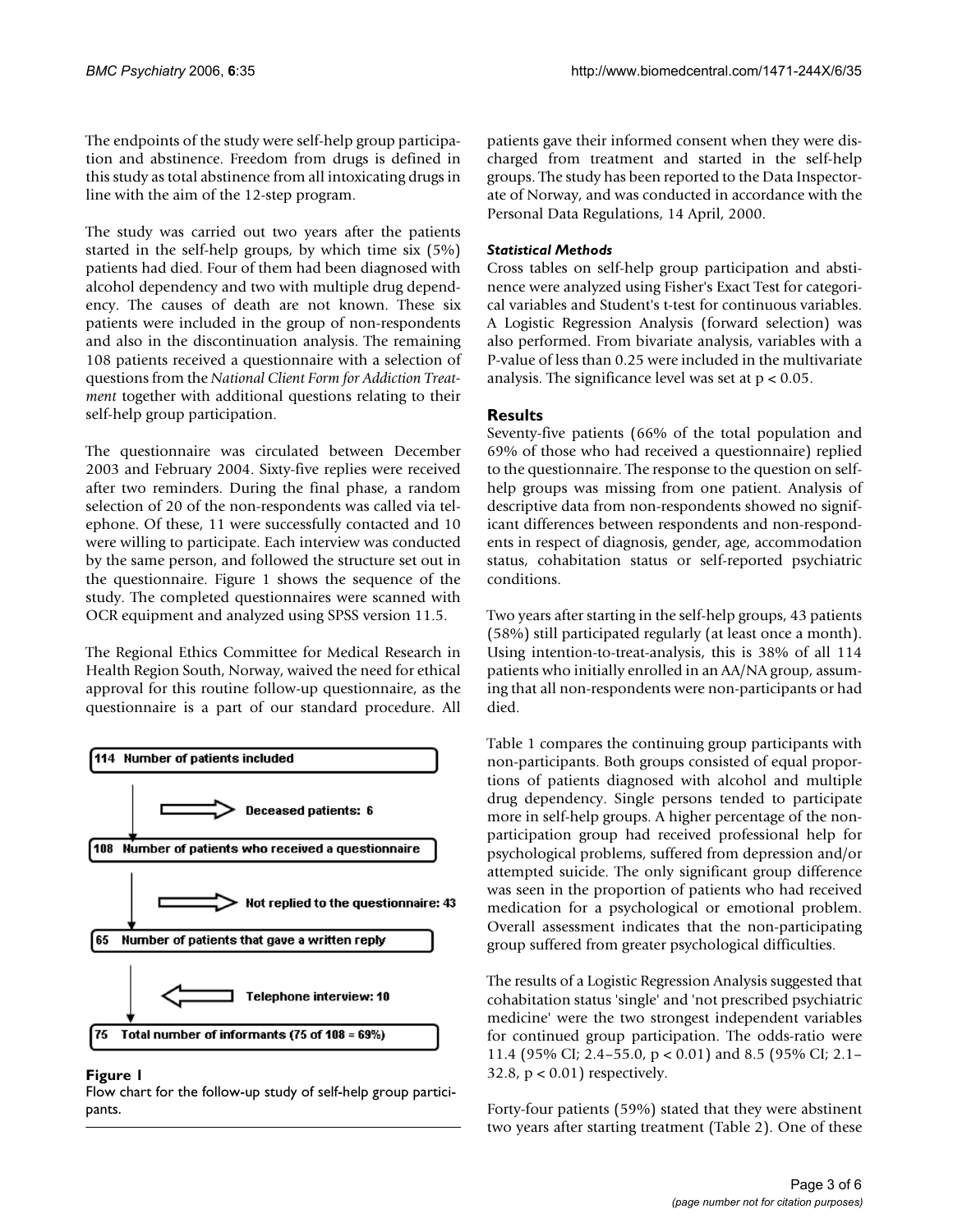**Table 1: Participation in self-help groups in the last six months (two years after starting).**

|                                                                 | Regular ( $n = 43$ ) | Seldom or never $(n = 31)$ | P-value |
|-----------------------------------------------------------------|----------------------|----------------------------|---------|
| Gender: % women                                                 | 10(23%)              | 11(35%)                    | 0.30    |
| Age, years (SD)                                                 | 38(11)               | 37 (9)                     | 0.67    |
| Diagnosis:                                                      |                      |                            |         |
| % F 19.2 (drug dependent)                                       | 20 (47%)             | 15(48%)                    | 1.00    |
| % F 10.2 (alcohol dependent)                                    | 23 (53%)             | 16(52%)                    |         |
| Has injected drugs                                              | 17 (40%)             | 12 (39%)                   | 1.00    |
| Has previously been treated for drug misuse                     | 32 (74%)             | 21(68%)                    | 0.60    |
| Has suffered from serious depression (self reported)            | 24 (56%)             | 23 (74%)                   | 0.15    |
| Has suffered from serious anxiety (self reported)               | 20 (47%)             | 14 (45%)                   | 1.00    |
| Has attempted suicide                                           | 10(23%)              | 13(42%)                    | 0.13    |
| Has been given medication for a psychological/emotional problem | 17 (40%)             | 24 (77%)                   | < 0.01  |
| Has received professional help for psychiatric problems         | 18 (42%)             | 20 (65%)                   | 0.06    |
| Social status:                                                  |                      |                            |         |
| - No working income                                             | 26 (60%)             | 14 (45%)                   | 0.25    |
| - Cohabitant status single ( $n = 73$ )                         | 35 (83%)             | 19(61%)                    | 0.06    |
| - Homeless                                                      | 8(19%)               | 3(10%)                     | 0.34    |

A comparison of the background data between those who are regular participants (≥ once a month), and those who seldom or never participate (< once a month). The cross table analysis was conducted and the P-value was obtained with the Fishers Exact Test for categorical variables and the Student t-Test for continuous variables. The figures represent numbers and proportions (n = 74).

patients provided no information on her self-help group status. If we use intention-to-treat-analysis, the percentage of drug-free patients is 39%. The true percentage is probably between 39% and 59%.

Table 2 shows a significant correlation between regular participation in a self-help group and a drug-free state. There was a tendency for the alcohol dependent and those who were previously homeless to manage better, but this was not significant. A Logistic Regression Analysis showed that regular participation in self-help groups was the only significant variable (OR 12.6; 95% CI; 4.1 – 38.3, p < 0.001). Consequently, the odds for a drug-free state were 12.6 times higher for those who participated regularly in the self-help groups than for those who did not.

|  |  | Table 2: Drug use in the last six months (two years after starting) compared with background variables. |
|--|--|---------------------------------------------------------------------------------------------------------|
|--|--|---------------------------------------------------------------------------------------------------------|

|                                                                 | Not using any drug | <b>Still using drugs</b> | <b>P-value</b> |
|-----------------------------------------------------------------|--------------------|--------------------------|----------------|
|                                                                 | $n = 44$           | $n = 31$                 |                |
| Gender: % women                                                 | 12 (27%)           | 10(32%)                  | 0.80           |
| Age, years (SD)                                                 | 39 (11)            | 37 (10)                  | 0.43           |
| Diagnosis:                                                      |                    |                          |                |
| % F 19.2 (drug dependent)                                       | 17 (39%)           | 18(58%)                  | 0.11           |
| % F 10.2 (alcohol dependent)                                    | 27(61%)            | 13(42%)                  |                |
| Has injected drugs                                              | 17 (39%)           | 13(42%)                  | 0.63           |
| Has previously been treated for drug misuse                     | 31 (70%)           | 22 (71%)                 | 1.00           |
| Has suffered from serious depression (self reported)            | 27 (61%)           | 21(68%)                  | 0.63           |
| Has suffered from serious anxiety (self reported)               | 20 (45%)           | 14 (45%)                 | 1.00           |
| Has attempted suicide                                           | 12(27%)            | 12(39%)                  | 0.45           |
| Has been given medication for a psychological/emotional problem | 23 (52%)           | 19(61%)                  | 0.49           |
| Has received professional help for psychiatric problems         | 25 (57%)           | 14 (45)%                 | 0.48           |
| Social status:                                                  |                    |                          |                |
| - No working income                                             | 25 (57%)           | 16(52%)                  | 0.81           |
| - Cohabitant status single ( $n = 73$ )                         | 34 (77%)           | 21(68%)                  | 0.42           |
| - Homeless                                                      | 9(21%)             | 2(7%)                    | 0.11           |
| Self-help group participation ( $n = 74$ ):                     |                    |                          |                |
| - regularly                                                     | 35 (81%)           | 8(26%)                   | < 0.001        |
| - seldom/never                                                  | 8 (19%)            | 23 (74%)                 |                |

The cross table analysis was conducted and the P-value was obtained with the Fishers Exact Test for categorical variables and the Student t-Test for continuous variables. The figures represent numbers and proportions ( $n = 75$ ).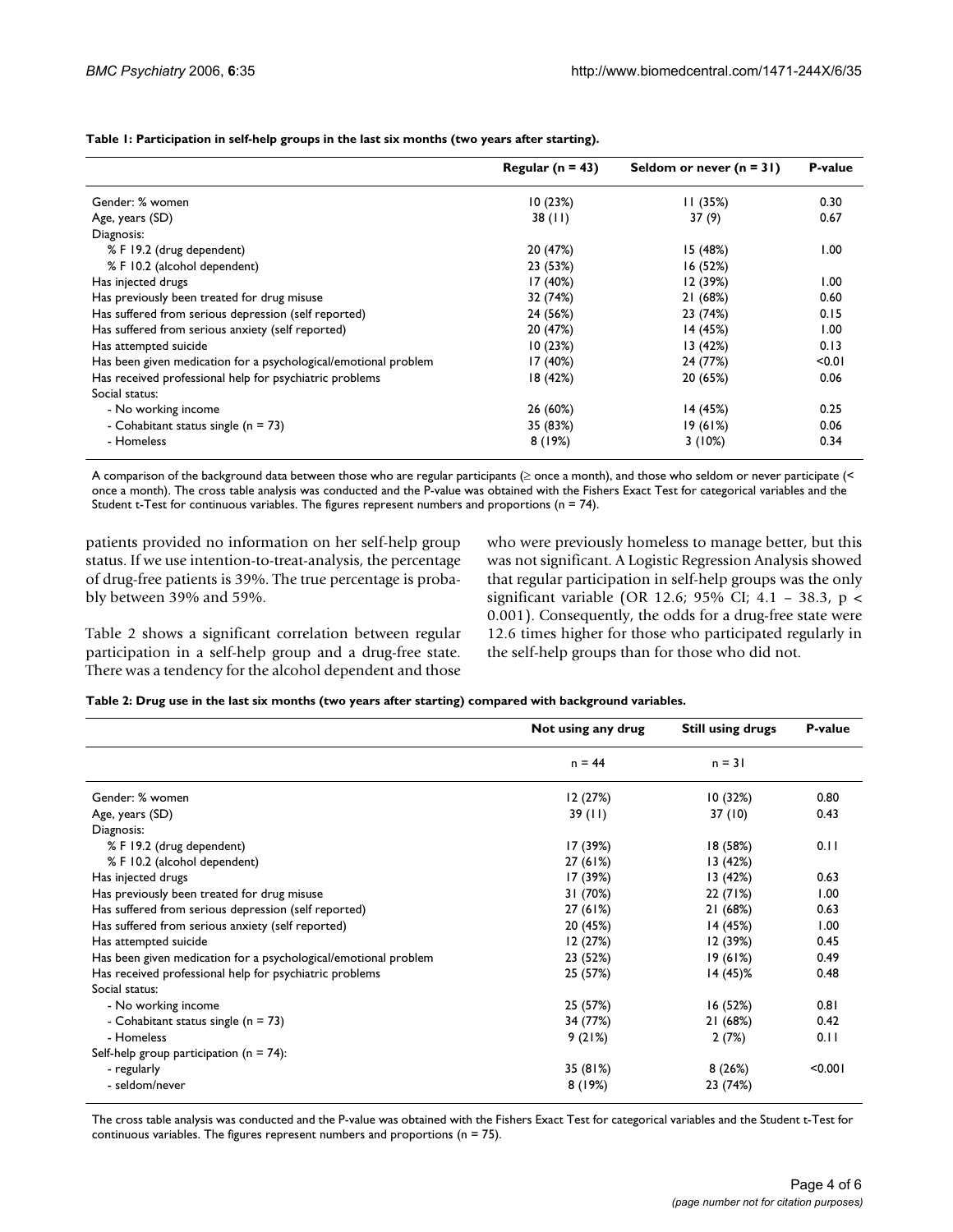## **Discussion**

The main finding in this study is that the number of patients remaining abstinent after two years is high. A selfreported drug-free state of 39–59% over the past six months, two years after start-up, is a good result. For comparison, Project Match had 36% during the past three months after three years [13]. At the same time, the proportion of abstinent patients is obviously greater among regular self-help group participants than among non-participants (81% versus 26%), and participation in a selfhelp group was the only predictive factor for staying abstinent. These findings are also supported by other studies [6,7], but are surprisingly marked in this study.

There is a tendency for those with alcohol dependency to have a better prognosis than those with multiple drug dependency. This has also been shown previously [14].

If we use intention-to-treat-analysis, 38% still participate in the groups. However, the 'true' proportion is probably somewhere between 38% and 58%. Of those who were interviewed over the telephone (after initially not having replied), three out of ten (30%) had participated during the past six months. Therefore, it is unlikely that all nonrespondents had completely stopped participating.

In the Project Match study [13], subjects were randomized to Cognitive-Behavioural Treatment (CBT), Motivational Enhancement Therapy (MET) or Twelve Step Facilitation (TSF). One year after treatment, overall retention in selfhelp programs for the three interventions combined was 30 %. However, of the three types of intervention, it was mainly the 12-Step modalities that gave a recommendation to participate in a self-help program as a part of longterm rehabilitation strategy. Clear professional recommendations to facilitate self-help group involvement were rarer in the other types of interventions. Other studies have shown that the proportion of participants is higher in groups of patients who have exclusively completed the 12-Step treatment. Hoffmann, for example, found that 55% participated after one year [6]. He did not use intention-to-treat-analysis, and therefore his result should be compared with our 58% after two years.

It is possible that the self-help groups selectively retain individuals with particularly favourable prognoses. In assessing this possibility, it is important to consider the drop-out from the groups and whether the non-respondents conceal a negative selection. There is little in the background data to indicate that the patients who attended the groups had fewer problems with regard to severity of drug addiction, social status or accommodation situation. There is a non-significant tendency for those with high participation to have no income, and single status is a significant predictor. This tendency is supported by several

studies indicating that those who are socially strained or are heavy drug addicts feel comfortable in the self-help groups [15,16].

Patients who stopped participating in the self-help groups had somewhat more severe psychiatric conditions. A significantly higher number of these patients had received medication for psychological/emotional problems and had previously received more professional help for such problems. A study from Iceland showed that a diagnosis of schizophrenia, but no other psychiatric co-morbidity, was negatively associated with participation in self-help groups [17]. If psychological difficulties result in dropouts, this probably indicates limitations in the initiative of the target group, and implies that those with psychological difficulties need different kinds of help and should receive more social training and be eased into the group. Mueser et al. have suggested how this can be achieved [18].

## *Limitations*

The study has several limitations and methodical difficulties. It is a naturalistic study without a control group, and outcome data for such studies are often difficult to interpret. A positive correlation between AA/NA participation and a drug-free state need not necessarily indicate that AA/ NA "works". Tournier has pointed out that the correlation only indicates "that alcoholics already committed to maintaining sobriety may gravitate toward AA to sustain their recovery" [19]. This raises the question of self-selection and suggests the alternative hypothesis that reduced drug abuse causes AA/NA affiliation. In other words, drug users who relapse tend to drop out of AA/NA, whereas those who are abstinent are more comfortable in continuing to attend meetings. There is also the question of whether anything in the group configuration predicts retention or relapse, for example whether the groups throw people out when they relapse. As far as we know, there are no formal obstacles to rejoining the groups after a relapse, and attendants are welcomed back at any stage. But we have no evidence to rule out the possibility that there are emotional and psychological obstacles to rejoining the groups. The problem of self-selection has been thoroughly discussed by other authors, and different statistical techniques have been used to address it [9,20]. In spite of these efforts, the positive correlation they observed could not be explained by the self-selection hypothesis.

We therefore find it difficult to ignore the clear difference in our study between those who participated in the groups and those who did not. It seems that no other background variables are able to explain the observed differences in abstinence. However, we acknowledge that hidden factors could have had an effect. We have not looked at possible